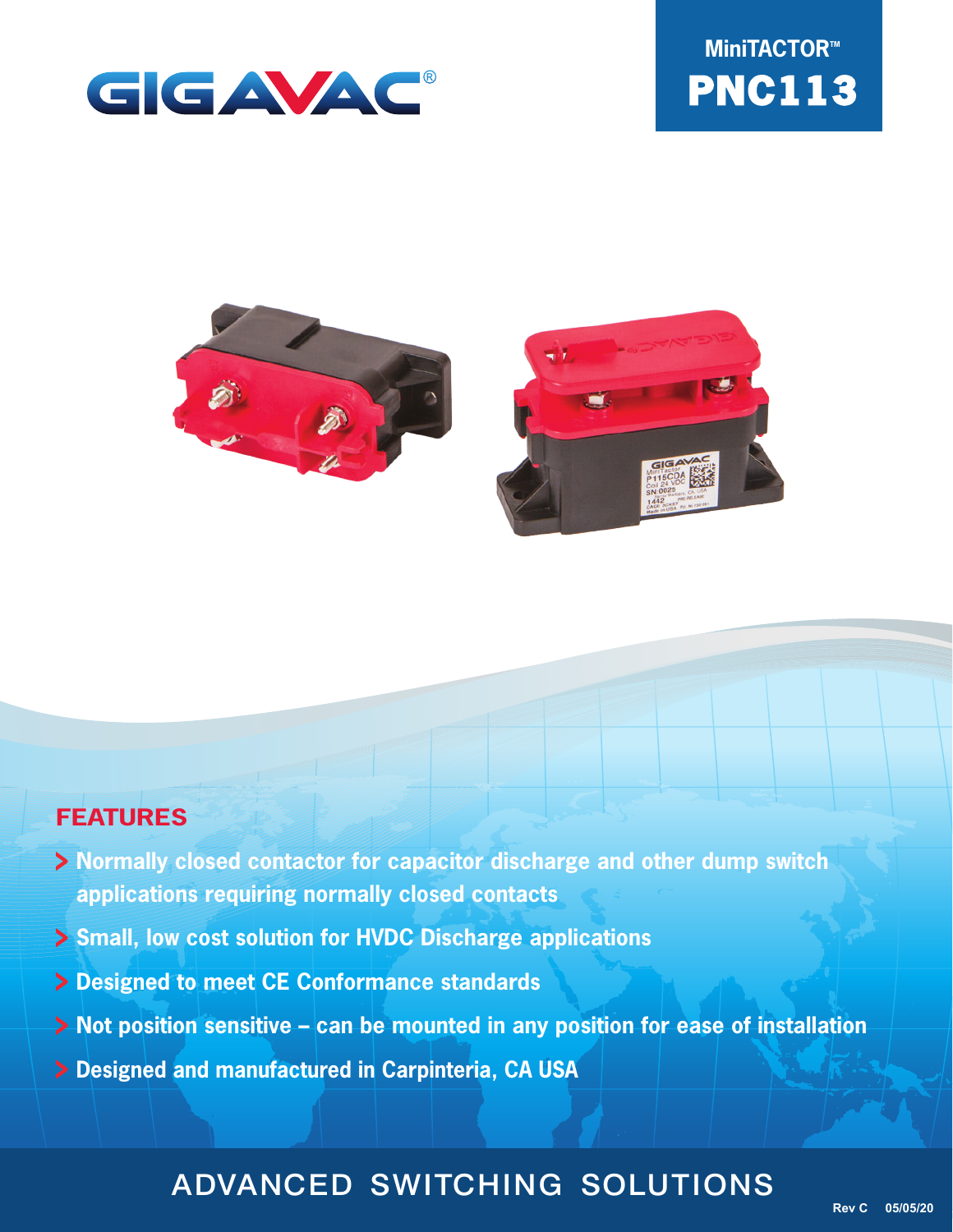

# **Normally Closed │ PNC113**

## **PRODUCT SPECIFICATIONS**

| <b>Specifications</b>                                                   | <b>Units</b> | <b>Data</b>                |
|-------------------------------------------------------------------------|--------------|----------------------------|
| <b>Contact Arrangement</b>                                              | Form Y       | SPST-NC                    |
| <b>Dielectric at Sea Level</b>                                          | <b>Vrms</b>  | 4300                       |
| <b>Contact Voltage, Operating Max</b>                                   | Vdc          | 1500                       |
| <b>Continuous Current Carry, Max (8 AWG)</b><br>@ 25°C                  | A            | 30                         |
| <b>Continuous Current Carry, Max (8 AWG)</b><br>@ 85°C                  | $\mathsf{A}$ | 15                         |
| <b>Electrical Life (Resistive Load)</b><br>Make and Break, 20A @ 400Vdc | Cycles       | 6000                       |
| <b>Mechanical Life</b>                                                  | Cycles       | 100,000                    |
| Contact Voltage Drop, Max @ 50A                                         | mV           | 100                        |
| Contact Resistance, Max @ 30A (after<br>30 sec)                         | mOhms        | 5                          |
| <b>Operate Time, Max</b>                                                | ms           | 25                         |
| <b>Release Time, Max</b>                                                | ms           | 8                          |
| Vibration, Sinusoidal (50-200Hz Peak)                                   | G            | 3                          |
| Shock, Operating, 1/2 Sine, 11ms                                        | G            | 5                          |
| Temperature, Operating Range 1/                                         | °C           | $-40^\circ$ to $+85^\circ$ |
| <b>Humidity.</b> No Freezing or<br>Condensing at Low Temperature        | <b>RH</b>    | 5% to 85%                  |
| Weight                                                                  | grams        | 135                        |
| <b>Short Circuit Current Withstanding (5ms)</b>                         | A            | 400                        |
| <b>Impulse Withstand Voltage:</b><br>IEC61000-4-4 (500 ohm)             | kV           | 6                          |

## **COIL RATINGS @ 25°C 2/**

| <b>Coil P/N Designation</b>                                              | B                                | C                                | F                                   |
|--------------------------------------------------------------------------|----------------------------------|----------------------------------|-------------------------------------|
| <b>Coil Voltage, Nominal</b>                                             | $12$ Vdc                         | $24$ Vdc                         | 48 Vdc                              |
| <b>Coil Voltage, Max</b>                                                 | 16 Vdc                           | 32 Vdc                           | 64 Vdc                              |
| Pick-up Voltage, Max                                                     | 7.5 Vdc                          | 15 Vdc                           | 30 Vdc                              |
| <b>Drop Out Voltage, Max</b>                                             | $5$ Vdc.                         | 9 Vdc                            | 18 Vdc                              |
| <b>Drop Out Voltage, Min</b>                                             | $0.20$ Vdc                       | $0.40$ Vdc                       | $0.80$ Vdc                          |
| Coil Resistance, +/-10%                                                  | 70 Ohms                          | 280 Ohms                         | 1092 Ohms                           |
| <b>Coil Current at Nominal</b><br><b>Voltage</b>                         | 0.170A                           | 0.085A                           | 0.045A                              |
| <b>Recommended External</b><br><b>Coil Suppression</b><br>(not included) | SMAJ40CA<br>or<br>P6KE47CA-E3/54 | SMAJ40CA<br>or<br>P6KE47CA-E3/54 | SMAJ100CA<br>or<br><b>P6KE120CA</b> |

## **POWER SWITCHING AND CURRENT CARRY RATINGS**



### **CURRENT CARRY vs TIME**

with 65ºC terminal temperature rise



## ADVANCED SWITCHING SOLUTIONS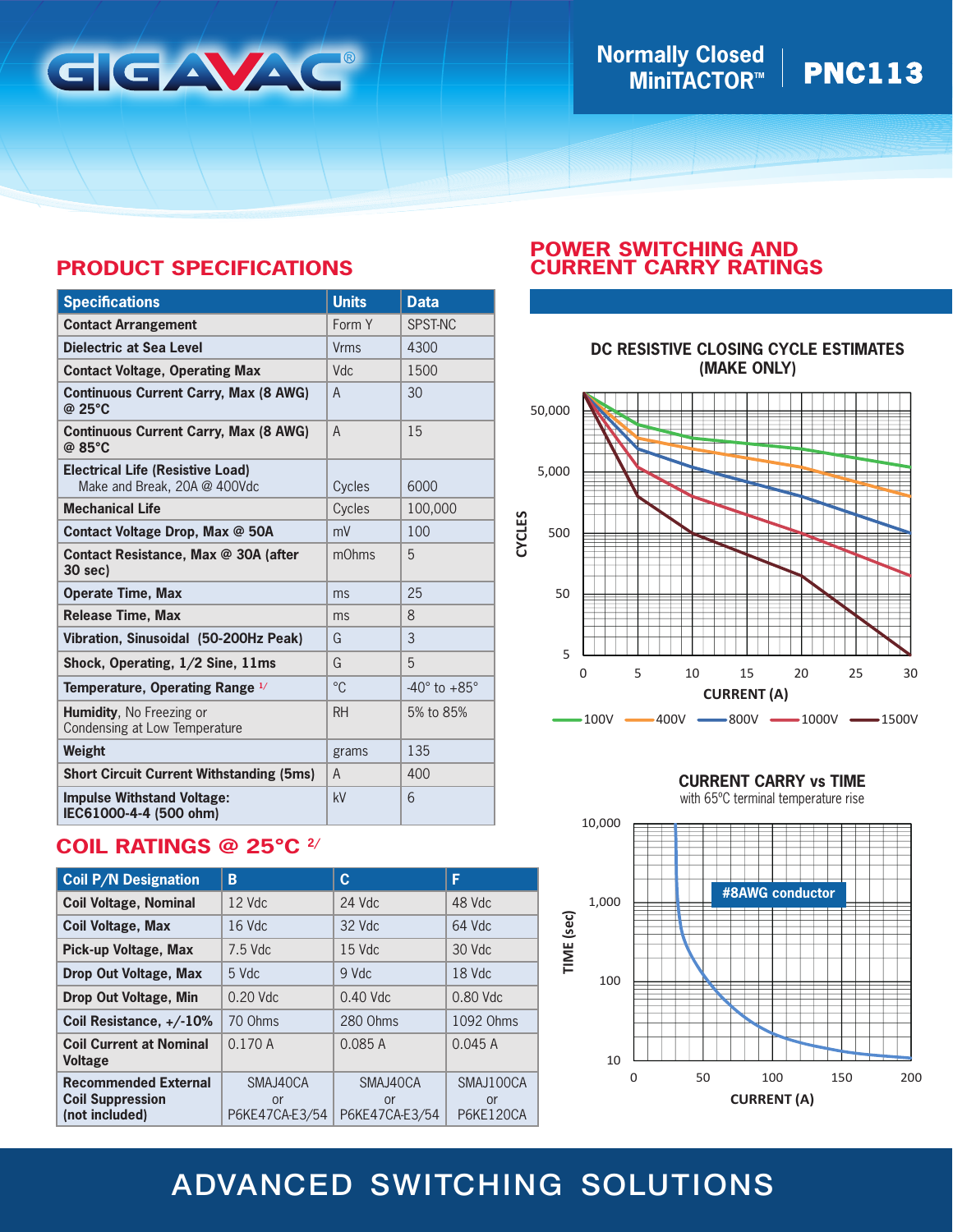# **Normally Closed │ PNC113**





## **DIMENSIONS**

**Mounting** M4 or 8-32 Screws Torque 1.3-1.7Nm [12-15in-lb]

**Case Material** Thermoplastic Polyester Resin

.183 Torque 1.3-1.7Nm [12-15in-lb] max **Power Connection** M4 Studs

**Coil Termination** M3 Studs Torque 0.5Nm [5in-lb] max







2.124 info@gigavac.com - www.gigavac.com - ©Copyright 2020 GIGAVAC, LLC. GIGAVAC® - 6382 Rose Lane, Carpinteria, CA 93013 - ph +(805) 684-8401 - fax +(805) 684-8402